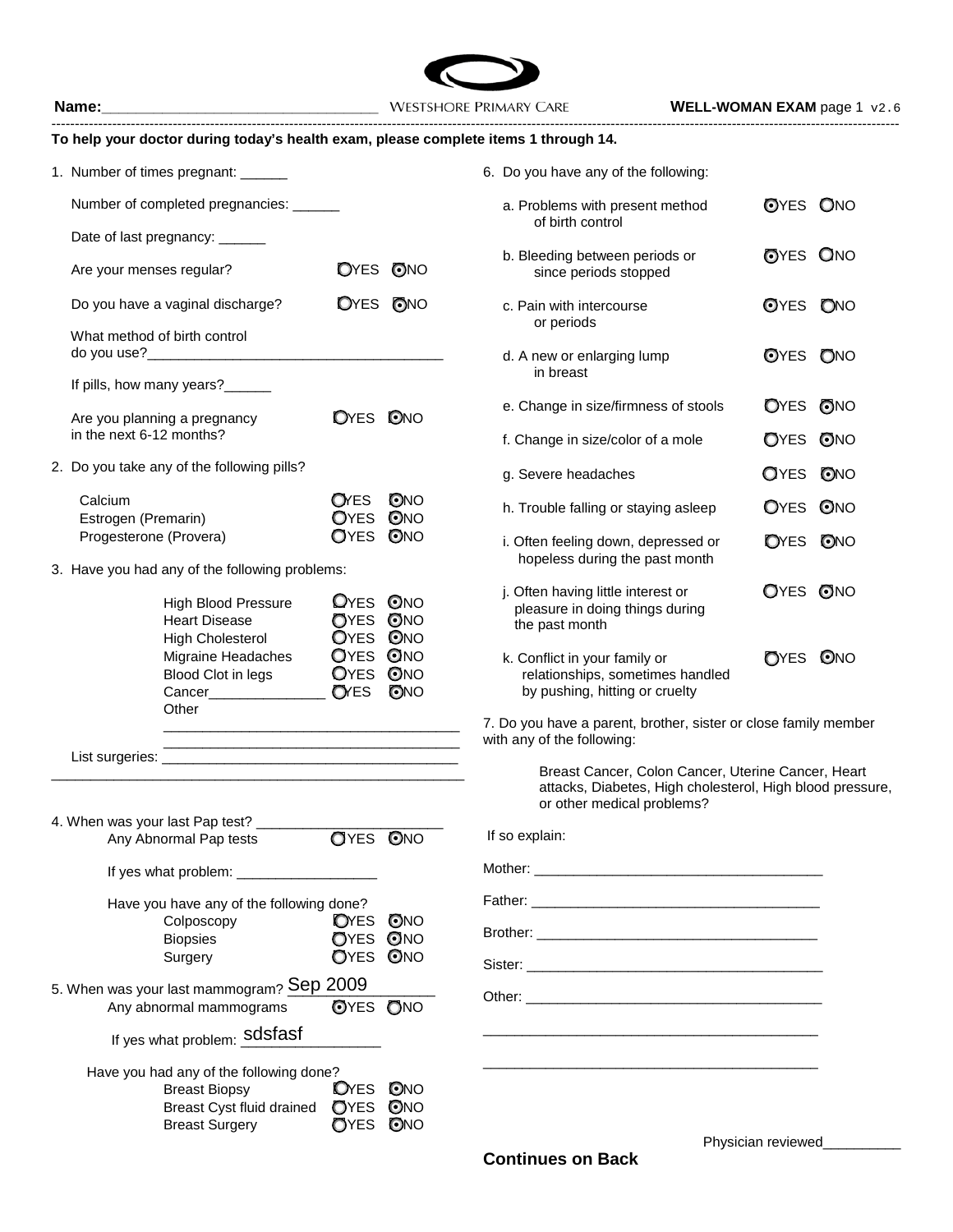|                                                                                                               |                                               | <b>OYES ONO</b><br>12. Have you ever used tobacco?<br>Average number of packs/day:                          |  |  |  |
|---------------------------------------------------------------------------------------------------------------|-----------------------------------------------|-------------------------------------------------------------------------------------------------------------|--|--|--|
| 8. Do you have relatives with the following:<br>Stooping over or losing height as they got older,             |                                               | Number of years smoked:<br>Year quit:                                                                       |  |  |  |
| "thin bones," or hip fractures                                                                                | <b>OYES ONO</b>                               | When are you planning to quit?                                                                              |  |  |  |
| If yes, relation: _____________                                                                               |                                               | Onext 6 months Osometime Onever<br>Onow                                                                     |  |  |  |
| Have you had any of the following:<br>Height loss<br>Broken hip or wrist<br>Bone-density test                 | OYES<br>ONO<br>OYES<br><b>ONO</b><br>OYES ONO | 13. Prevention<br><b>O</b> YES<br>ONO<br>Do you always wear seat belts?                                     |  |  |  |
| Do you take thyroid medicine, seizure medicine,<br>or steroids (prednisone),                                  | OYES ONO                                      | OYES ONO<br>If over 30 years old, have you<br>had your cholesterol level checked<br>in the past five years? |  |  |  |
| 9. Do you drink alcohol?                                                                                      | <b>OYES ONO</b>                               | OYES<br><b>ONO</b><br>Have you had a tetanus shot<br>in the past 10 years?                                  |  |  |  |
| If yes:                                                                                                       |                                               | Does your house have a working<br><b>D</b> YES<br>ONO                                                       |  |  |  |
| a. Have you ever felt you should<br>cut down on your drinking?                                                | OYES ONO                                      | smoke detector?                                                                                             |  |  |  |
| b. Have people ever annoyed you                                                                               | OYES ONO                                      | <b>O</b> YES<br>ONO<br>Do you have firearms at home?                                                        |  |  |  |
| by nagging you about your drinking?                                                                           |                                               | How many sexual partners have<br>you had in the last 12 months? _                                           |  |  |  |
| c. Have you ever felt guilty about                                                                            | OYES ONO                                      | In your lifetime? ____                                                                                      |  |  |  |
| your drinking?                                                                                                |                                               | When is the last time you had                                                                               |  |  |  |
| d. Have you ever had a drink first<br>thing in the morning to steady your<br>nerves or get rid of a hangover? | OYES ONO                                      | a dental check-up?_______<br>14 Please describe any other concerns you have:                                |  |  |  |
| 10. Diet:                                                                                                     |                                               |                                                                                                             |  |  |  |
| Which of the following are included in your diet:                                                             |                                               |                                                                                                             |  |  |  |
| Grains and starches<br>$\bigcirc$ a lot<br>Vegetables<br>$\bigcirc$ a lot                                     | <b>O</b> few<br>◯ some<br>○ some ⊙ few        |                                                                                                             |  |  |  |
| Dairy foods<br>$\bigcirc$ a lot<br>Meats<br>$\bigcirc$ a lot                                                  | <b>O</b> few<br><b>O</b> some<br><b>O</b> few |                                                                                                             |  |  |  |
| Sweets                                                                                                        | Osome<br>O a lot Osome Ofew                   |                                                                                                             |  |  |  |
| 11. Exercise:                                                                                                 |                                               |                                                                                                             |  |  |  |
|                                                                                                               |                                               |                                                                                                             |  |  |  |
|                                                                                                               |                                               |                                                                                                             |  |  |  |
| Time/duration _________ minutes                                                                               |                                               | Thank you for your help.                                                                                    |  |  |  |
| Ostroll<br>Exertion level:<br>Omild                                                                           | Oheavy                                        |                                                                                                             |  |  |  |

**Name:\_\_\_\_\_\_\_\_\_\_\_\_\_\_\_\_\_\_\_\_\_\_\_\_\_\_\_\_\_\_\_\_\_\_\_\_\_\_**



**WESTSHORE PRIMARY CARE** 

Physician reviewed\_\_\_\_\_\_\_\_\_\_\_